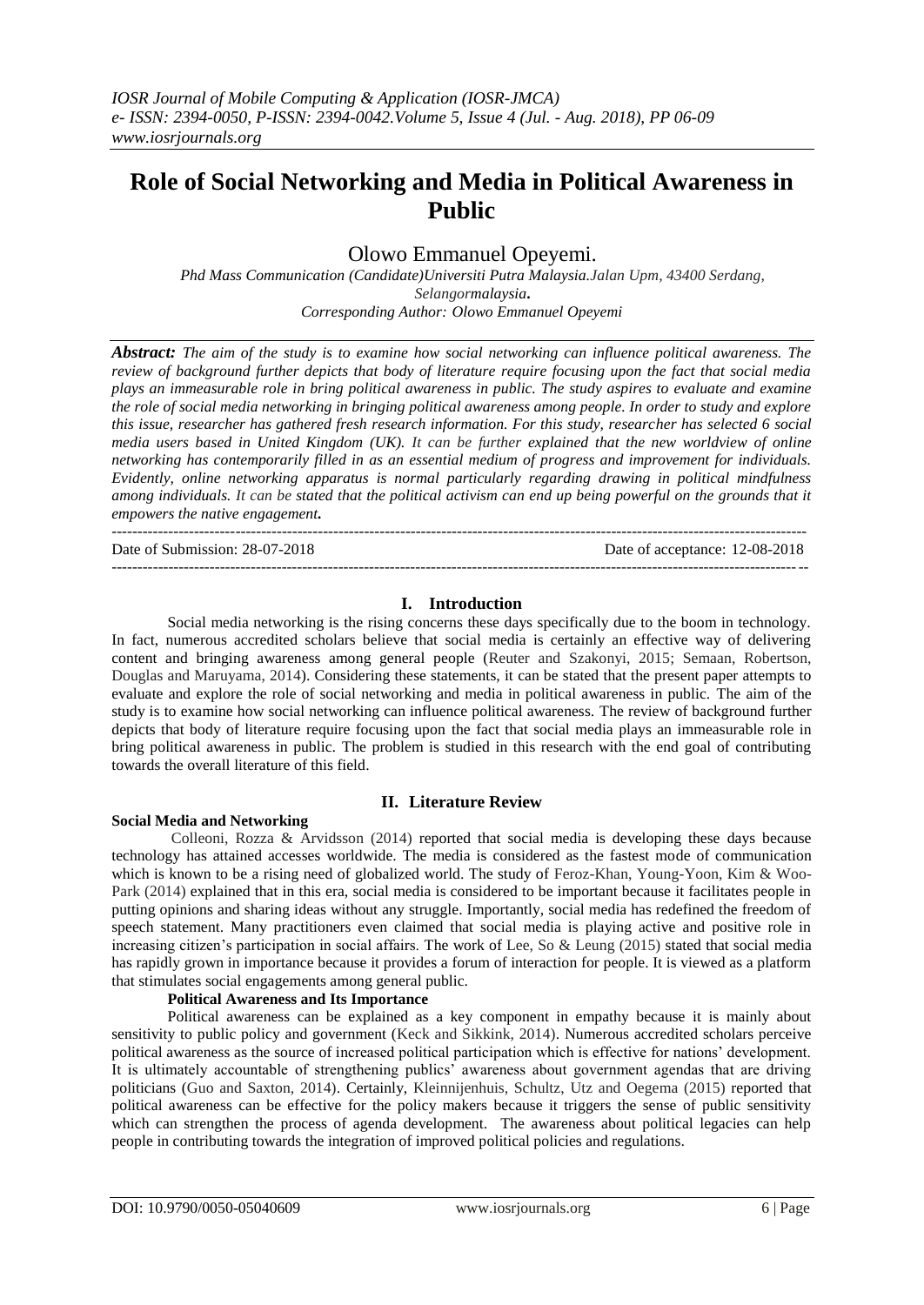## **Role of social networking and media in political awareness in public**

Social media is effective in improving political social affairs because it helps in getting cloud sourcing opportunities for general surveys. The political polls are accountable of managing campaigns that are found to be confusing for general people (Bonilla and Rosa, 2015; Broersma and Graham, 2016). The study about political news and regulations can facilitate in greatly arranging momentums within legal representatives of society. The impacts of political struggles are significant for the development or damage of the society (Lee, Choi, Kim and Kim, 2014).

The social media is also considered as a source of knowledge because user generated contents works as a discussion forum for people. With user generated content and easy discussion forums are found to be extending knowledgeable capacities for connecting emotive and cognitive means. With certain knowledgeable capacities, people are able to make better judgments about political decisions (McDonald and Thompson, 2016; Keck and Sikkink, 2014; Couldry, Livingstone and Markham, 2016). In accordance to Loader, Vromen & Xenos (2016), social media is internet's leading online community that is considered for sharing ideas, opinions and perception with the end goal of making an impact. The fundamental idea of social media polls is to generate ideas and opinions of people specifically about the certain political movements. As per the study of Wukich (2016), social media has rapidly grown in recent decades. The significant development in social media has proved to be important and successful for electoral campaigns and political participation. The political activism can turn out to be effective because it stimulates the citizen engagement. Politically, elections are held accountable for developing central role in governmental representations. The study completed by Boulianne (2016) declared that personal communication via social media intends to bring political parties closer with the potential of interactions and engagements.

Surely, Skoric, Zhu, Goh & Pang (2016) revealed that political mindfulness can be compelling for the approach producers since it triggers the feeling of open affectability which can fortify the procedure of plan improvement. Precisely, Wukich (2016); Loader, Vromen & Xenos (2016) expressed that online networking has quickly developed in significance since it gives a discussion of cooperation to individuals. It is seen as a stage that fortifies social engagements among overall population. According to the investigation of Kleinnijenhuis, Schultz, Utz & Oegema (2015), online networking has quickly developed in late decades. The critical advancement in online networking has turned out to be essential and effective for appointive crusades and political investment. Then again, individual correspondence by means of web-based social networking expects to acquire potential for political gatherings terms of including votes. In likewise manner, Skoric, Zhu, Goh, & Pang (2016) contended that lawmakers can successfully correspondence with residents. It can likewise encourage in channelizing reactions and responses of individuals since it en large the odds of quick correspondence. The online created talks about expand subjects interest in broad daylight occasions.

# **III. Methodology**

The selection of suitable methodology is essential in every research study. The research can be carried out using primary or secondary sources. In primary method, data for the study is gathered via carrying out surveys and observations whereas secondary data is accumulated via review of past studies and publications (Creswell, 2014). The study aspires to evaluate and examine the role of social media networking in bringing political awareness among people. In order to study and explore this issue, researcher has gathered fresh research information. For this study, researcher has selected 6 social media users based in UK. The sample was selected randomly via online media with the end goal of saving time and resource for the study. The selected sample was interviewed online so as to record their responses and views about research issue. The responses of participants were decoded and analyzed using ethnographic content analysis technique.

## **IV. Findings and DiscussionThe obtained findings so far are demonstrated as;**

The first question of the interview asked about the importance of social media. In response to this particular question, manager said that:

"*Social media is an ultimate source of communication because it is widespread, affordable and fast. The media is said to be playing an important in bringing awareness among people. In almost every aspect of human life, social media is accountable of providing convenience and easiness.*"

In addition, another manager said that:

*"The social media trends are playing a significant role in improving brand awareness among people specifically about the political affairs of the society. It is likely to strengthen the engagement among people* 

*towards the development of political structures in the society."*

The second question of the interview section inquired about political awareness and its importance in the country. For this statement, manager said that:

*"Political awareness is briefly related with the development of acknowledgement and recognition among people about certain policies and regulations."*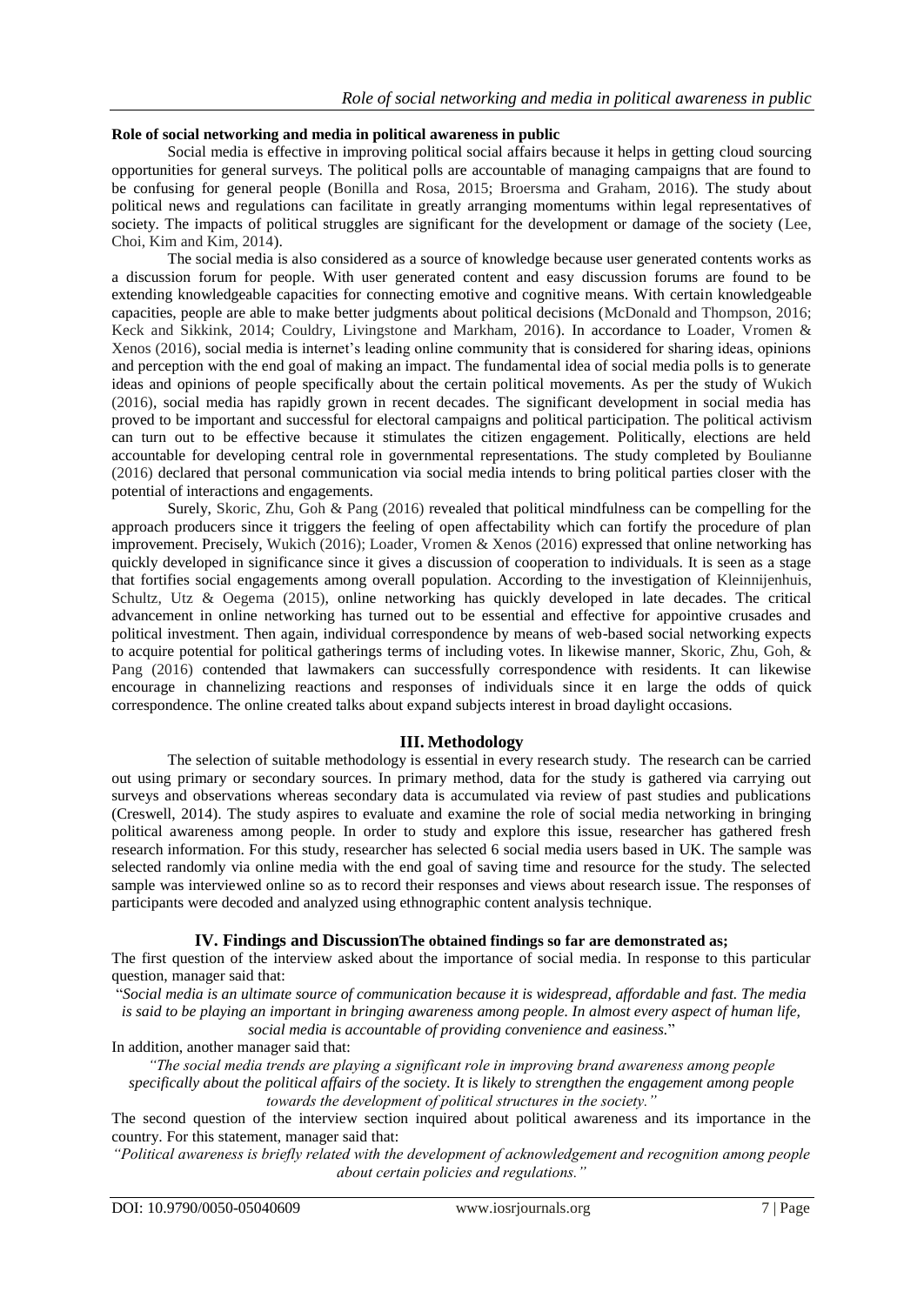In addition, another manager said that:

*"The internet is considered as a base of existence because it formulates the arguments relating to everyday living and surrounding. Accordingly, it can be explained that social media is playing an important role in strengthening everyday life needs and demands of people. Precisely, it is influencing the living standards of individuals."*

Moreover, another question of the interview section inquired about the role of social media in bringing political awareness among people. In response to this question, manager said that:

*"Alternatively, personal communication via social media intends to bring potential for political parties in terms of including votes. Online political engagement can play a significant role in generating mass media because it aspires to support participation in numerous different events and personal networks. The messages being posted on social media platforms are likely to generate access for people specifically in terms of developing political relationships."*

In addition, another manager said that:

*"The mindfulness about political inheritances can help individuals in contributing towards the coordination of enhanced political arrangements and directions. Numerous professionals even guaranteed that* 

*online networking is assuming dynamic and positive part in expanding resident's interest in get-togethers."* For another relevant question, managers were inquired about the developments in political awareness due to social media networking. In response to this question, manager said that:

*"The online political movements are effective in empowering women because it engages them in decision making. Certainly, women in decision making role can play a major role in improving the effectiveness of political practices. The social media is effective in terms of redefining the concept of citizenship and political participation. The political participation is effective for the national development because it shares innovative and reasonable ideas."*

In addition, other manager said that:

"*The informal practices can strengthen the way people are effective in strengthening evidence based investigation for political issues and problems. The findings further explained that the media is considered as the quickest method of correspondence which is known to be a rising need of globalized world. It can be clarified that in this time, online networking is thought to be imperative since it encourages individuals in putting sentiments and sharing thoughts with no battle. Critically, online networking has re-imagined the right to speak freely articulation."*

Considering the findings, it can the internet is considered to be significantly effective in terms of offering political news and possibilities. The internet has found to be accelerating an effective participation that is requires self-fulfilling prophecy. The new paradigm of social media has contemporarily served as an important medium of change and development for people. Apparently, social media tool is common specifically in terms of engaging political awareness among people. It is providing a medium for people to connect and virtually engage with different communities that can serve news ways and possibilities for new knowledgeable prospects. The study of Skoric, Zhu, Goh & Pang (2016) supported the fact that in this advanced world, the generation is said to be the generation of cyber reporters who are significantly inclined to technology. The work of Utz (2016) argued that politicians are able to effectively communication with citizens. It can also facilitate in channelizing responses and reactions of people because it augument the chances of fast communication. The online generated debates augment citizen's participation in public events. Politically, races are considered responsible for creating focal part in administrative portrayals. The investigation finished by Kleinnijenhuis, Schultz, Utz & Oegema (2015) announced that individual correspondence by means of online networking expects to carry political gatherings nearer with the capability of connections and engagements. Loader, Vromen & Xenos (2016) explained that it is giving a medium to individuals to associate and for all intents and purposes connect with various groups that can serve news ways and conceivable outcomes for new proficient prospects.

# **V. Conclusion**

In conclusion, it can be stated that social media trends are effective in contributing towards the overall awareness and engagement of people. To be specific, social media is actively playing a role in strengthening political awareness people. In addition, it can be further stated that social media trends can augment the awareness and engagement of citizens in political affairs. It improves legislative and legal aspects of elections and related campaigns. Precisely, it can be further explained that online political developments are viable in enabling ladies since it draws in them in basic leadership. Absolutely, ladies in basic leadership part can assume a noteworthy part in enhancing the viability of political practices. The online networking is compelling as far as reclassifying the idea of citizenship and political cooperation. The political support is compelling for the national advancement since it shares imaginative and sensible thoughts. The casual practices can reinforce the way individuals are powerful in fortifying confirmation based examination for political issues and issues.